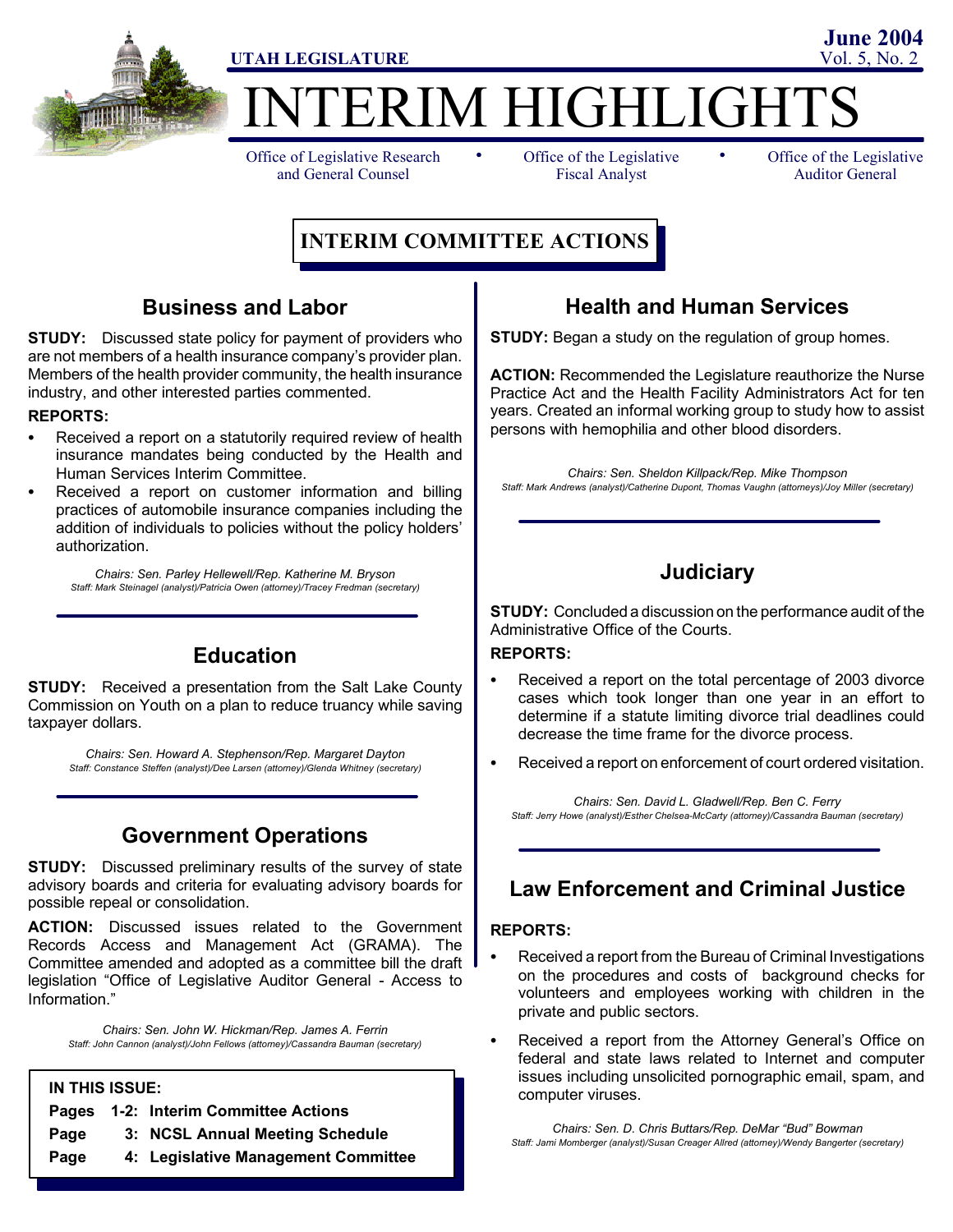#### **Page 2**

## **Natural Resources, Agriculture, and Environment**

#### **STUDIES:**

- The Division of Air Quality reviewed air quality regulation and standards. Local government officials discussed emerging air quality issues in Washington and Cache counties.
- Representatives of Utah Wildlife Services, the Division of Wildlife Resources, and the Department of Agriculture and Food discussed predator control practices in Utah. Agriculture and livestock representatives requested increased funding for predator depredation reimbursement.

*Chairs: Sen. Beverly Evans/Rep. Craig W. Buttars Staff: Brian Allred (analyst)/Jeanenne Larson (attorney)/Joy Miller (secretary)*

## **Political Subdivisions**

#### **STUDIES:**

- Received public comments on whether the provisions of S.B. 183, "Local Government - Authority for Design-Build Construction," 2004 General Session, relating to design-build projects should be extended to future projects, modified, or eliminated.
- Discussed the rewrite of land use procedures in the Municipal and County Land Use Development and Management Acts.

*Chairs: Sen. Carlene M. Walker/Rep. Kory M. Holdaway Staff: Joseph Wade (analyst)/Robert Rees (attorney)/Wendy Bangerter (secretary)*

## **Public Utilities and Technology**

#### **REPORTS:**

- Received a report on the development of a joint western state review board for the siting of interstate electric power transmission lines.
- Received a report on the General Agreement On Trades In Services Treaty proposed by the World Trade Organization and the potential effect on state legislatures' ability to regulate areas such as electric power, education, and water.
- Received an introductory report on the development of an Internet authentication standard for controlling spam that is either unsolicited or sexual in content.

*Chairs: Sen. Leonard M. Blackham/Rep. Stephen H. Urquhart Staff: Richard North (analyst)/Christopher Parker (attorney)/Phalin Flowers (secretary)*

## **Revenue and Taxation**

## **STUDIES:**

- Reviewed implementation of S.B. 195, "Taxation of Multi-Channel Video or Audio Service," 2004 General Session, including testimony from industry representatives.
- Received a staff update regarding imposing a uniform fee in lieu of a property tax on certain classes of tangible personal property including motor homes, boats, and trailers.

*(Continued next column)*

## **REPORTS:**

- Received an update on tax collections from the Utah State Tax Commission. For fiscal year 2004, combined General Fund/Uniform School Fund collections are \$98.07 million above the Legislative forecast.
- Received a report from a professor of Public Management, Brigham Young University, regarding the relationship between state employment changes and tax collections.

### **ACTIONS:**

- Directed staff to draft legislation delaying by one year implementation of the Streamlined Sales and Use Tax Agreement.
- Approved draft legislation "Individual Income Tax --Treatment of Certain Military Income."
- Asked that the Governor call a legislative special session to consider these two bills.

*Chairs: Sen. Curtis S. Bramble/Rep. Wayne A. Harper Staff: Bryant Howe (analyst)/Rebecca Rockwell (attorney)/Phalin Flowers (secretary)*

# **Transportation**

**STUDY:** Discussed special group license plates including the history, legal issues, and potential options to address the issue.

#### **REPORTS:**

- Received from the Office of the Legislative Auditor General "A Performance Audit of the Division of Motor Vehicles." which recommended a process-based cost identification system if the Legislature chooses to allocate division costs to user agencies.
- Received a report on the implementation of state highway access management programs designed to optimize highway system operation by balancing safety, mobility, and capacity with reasonable access to land uses.

*Chairs: Sen. Dan R. Eastman/Rep. Joseph G. Murray Staff: Benjamin Christensen (analyst)/Shannon Halverson (attorney)/Tracey Fredman (secretary)*

## **Workforce Services & Community and Economic Development**

#### **REPORTS:**

- Received a report on unemployment insurance as required by S.B. 202, "Unemployment Insurance Amendments," 2004 General Session.
- Received a report from the Department of Workforce Services on issues related to outsourcing employment.
- Received a report from the Department of Workforce Services regarding improvements and efficiencies in the department's food stamp and adjudication services.
- Received a report on the potential implementation of a "pause the clock" feature related to the benefit eligibility time limits of Temporary Assistance for Needy Families (TANF) clients.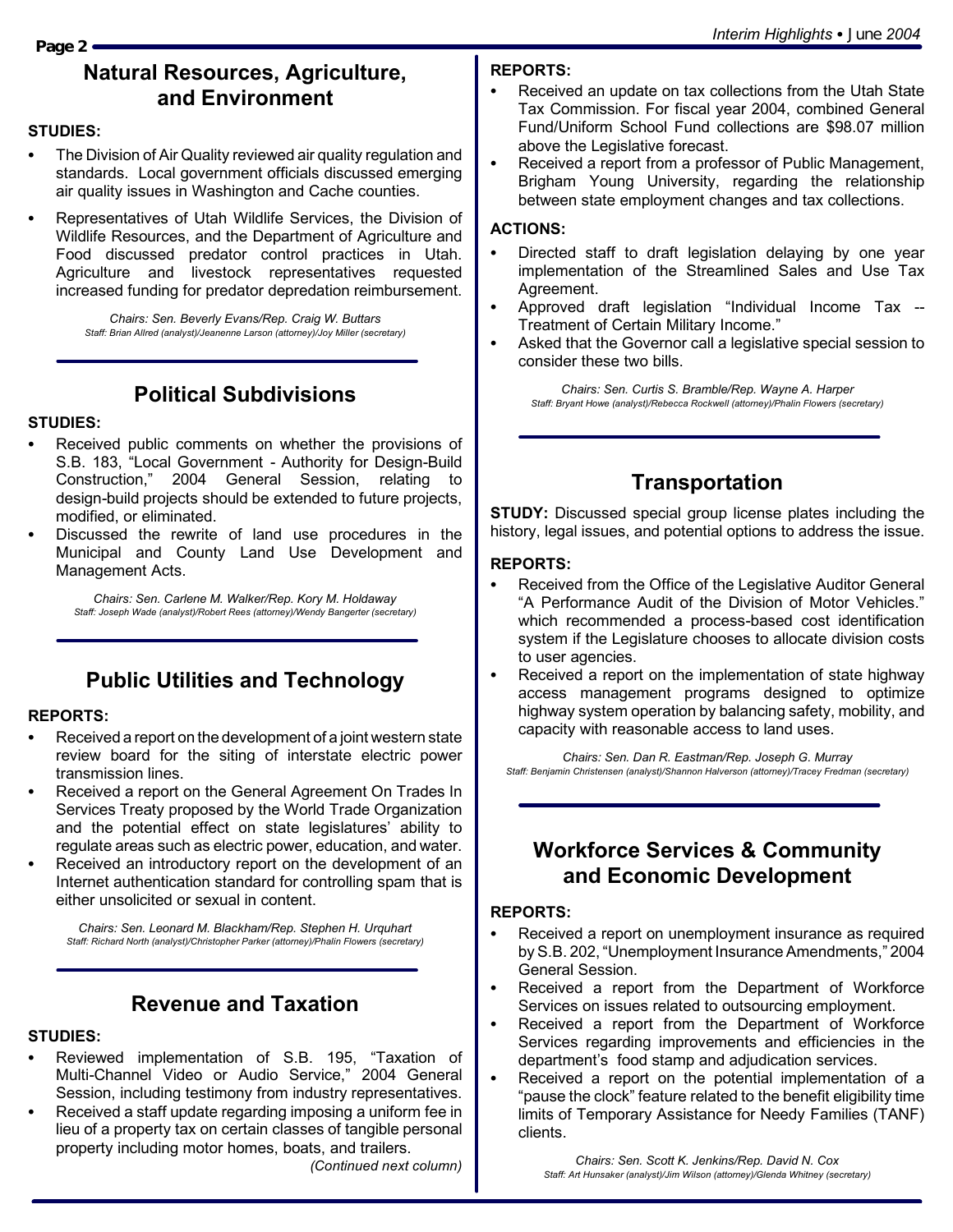# **National Conference of State Legislatures**

2004 Annual Meeting Schedule . Salt Lake City, Utah

| <b>SUNDAY 7/18</b>                                                                                                | <b>MONDAY 7/19</b>                                                                                                                                                                                     | <b>TUESDAY 7/20</b>                                                                                                                                                                                                   | <b>WEDNESDAY 7/21</b>                                                                                                                                                                                                                                              | <b>THURSDAY 7/22</b>                                                                                                                                                                                                                                                                                                                                                               | <b>FRIDAY 7/23</b>                                                                                                                                                     |
|-------------------------------------------------------------------------------------------------------------------|--------------------------------------------------------------------------------------------------------------------------------------------------------------------------------------------------------|-----------------------------------------------------------------------------------------------------------------------------------------------------------------------------------------------------------------------|--------------------------------------------------------------------------------------------------------------------------------------------------------------------------------------------------------------------------------------------------------------------|------------------------------------------------------------------------------------------------------------------------------------------------------------------------------------------------------------------------------------------------------------------------------------------------------------------------------------------------------------------------------------|------------------------------------------------------------------------------------------------------------------------------------------------------------------------|
|                                                                                                                   | General &<br><b>Exhibitor</b><br>Registration<br>8:00 am - 5:00 pm<br><b>Convention Center</b><br><b>NCSL Executive</b><br>Committee, LSCC &<br><b>International</b><br>Registration<br>8:00 am - Noon | Registration<br>8:00 am - 5:00 pm<br><b>Bookstore</b><br>8:00 am - 5:00 pm<br>Continental Breakfast<br>7:30 am - 9:00 am<br><b>Opening Plenary</b><br>8:30 am - 10:00 am<br><b>Exhibit Hall</b><br>10:00 am - 4:00 pm | <b>Ancillary Groups</b><br>7:00 am - 8:00 am<br>Registration<br>8:00 am - 5:00 pm<br><b>Bookstore</b><br>$8:00$ am $-5:00$ pm<br><b>Coffee Service</b><br>7:30 am - 8:30 am<br><b>Standing Cmtes</b><br>8:00 am - Noon<br><b>Exhibit Hall</b><br>9:00 am - 4:00 pm | <b>Ancillary Groups</b><br>7:00 am - 8:00 am<br>Registration<br>8:00 am - 5:00 pm<br><b>Bookstore</b><br>8:00 am - 5:00 pm<br><b>Coffee Service</b><br>$8:00$ am - $9:00$ am<br><b>Concurrent Sessions</b><br><b>Staff Sections</b><br>$8:30$ am - 10:30 am<br><b>Exhibit Hall</b><br>9:00 am - Noon<br><b>Concurrent Sessions</b><br><b>Staff Sections</b><br>10:45 am - 12:15 pm | Registration<br>8:00 am - Noon<br><b>Bookstore</b><br>8:00 am - Noon<br><b>Coffee Service</b><br>$8:00$ am - $9:00$ am<br><b>Plenary Session</b><br>8:30 am - 10:00 am |
| <b>NCSL Executive</b><br>Cmte. LSCC &<br>International<br>Registration<br>4:00 pm - 7:00 pm<br><b>Grand Hotel</b> | <b>NCSL Executive</b><br>Cmte. LSCC &<br>International<br>Program<br>10:00 am - 5:00 pm<br><b>Grand Hotel</b>                                                                                          | <b>Standing Cmtes</b><br>10:15 am - Noon<br><b>Legislative Staff</b><br>Luncheon<br>Noon - 1:30 pm<br><b>Democratic Lunch</b><br><b>Republican Lunch</b><br>Noon - 1:30 pm                                            | <b>Exhibit Hall Lunch</b><br>Noon - 1:00 pm                                                                                                                                                                                                                        | <b>Staff Sections</b><br>12:30 pm - 2:00 pm<br>Lunch provided<br>Legislators' Plenary<br>Luncheon<br>12:30 pm - 2:00 pm                                                                                                                                                                                                                                                            | <b>Business Meeting</b><br>10:15 am - 12:15 pm                                                                                                                         |
|                                                                                                                   |                                                                                                                                                                                                        | <b>Standing Cmtes</b><br>1:30 pm - 5:00 pm                                                                                                                                                                            | <b>Concurrent Sessions</b><br>1:15 pm $-$ 3:00 pm<br><b>Staff Sections</b><br>1:15 pm $-5:00$ pm<br><b>Ancillary Groups</b><br>3:15 pm - 5:00 pm                                                                                                                   | <b>Staff Sections</b><br>2:15 pm - 5:00 pm<br><b>Concurrent Sessions</b><br>2:15 pm - 3:45 pm<br><b>Ancillary Groups</b><br>4:00 pm - 5:00 pm                                                                                                                                                                                                                                      |                                                                                                                                                                        |
|                                                                                                                   |                                                                                                                                                                                                        | <b>Welcome Reception</b><br><b>Capitol Plaza</b><br>6:00 pm - 7:30 pm<br><b>Temple Square</b><br>8:00 pm - 9:00 pm                                                                                                    | <b>State Night</b>                                                                                                                                                                                                                                                 | <b>Closing Social Event</b><br>6:30 pm - 9:30 pm<br><b>Olympic Oval</b>                                                                                                                                                                                                                                                                                                            |                                                                                                                                                                        |

Utah is hosting the National Conference of State Legislatures this year. NCSL meetings and events for approximately 5,600 participants and guests will be held in Salt Lake City July 19 - 23rd. Nationally recognized speakers will include Stephen Covey (leadership), Bill Kristol (election insight), and Stacey Davis Stewart (economic development). The NCSL annual meeting and exhibitions will be held at the Salt Palace Convention Center.

The Welcome Reception is Tuesday, July 20th, and will provide a lovely evening of great Utah fare in the Capitol and on the plaza between the new House and Senate Buildings. Following the buffet, the Mormon Tabernacle Choir will perform in the Tabernacle on Temple Square in a private concert for conference participants.

The Closing Social Event is on Thursday, July 22nd, at the Utah Olympic Oval in Kearns. Olympic athletes Derek Para, Kristen Gale, and Picabo

Street will be available for autographs and pictures. Skating and other activities, dancing to live band, and a festive BBQ dinner will round out this special evening.

All Utah legislators are automatically registered for the conference; NCSL will mail badges and information this Friday, May 21st . Spouses and guests may register for a fee of \$125 which includes the opening and closing events, the museum tour, and genealogy workshop. For further registration information, please contact Carole Peterson in the House (538-1280), or Annette Moore in the Senate (538-1458), or Georgianna Knudson at 435/723-2035.

For more information, please check the Utah State Legislature website at le.utah.gov or ncsl.org.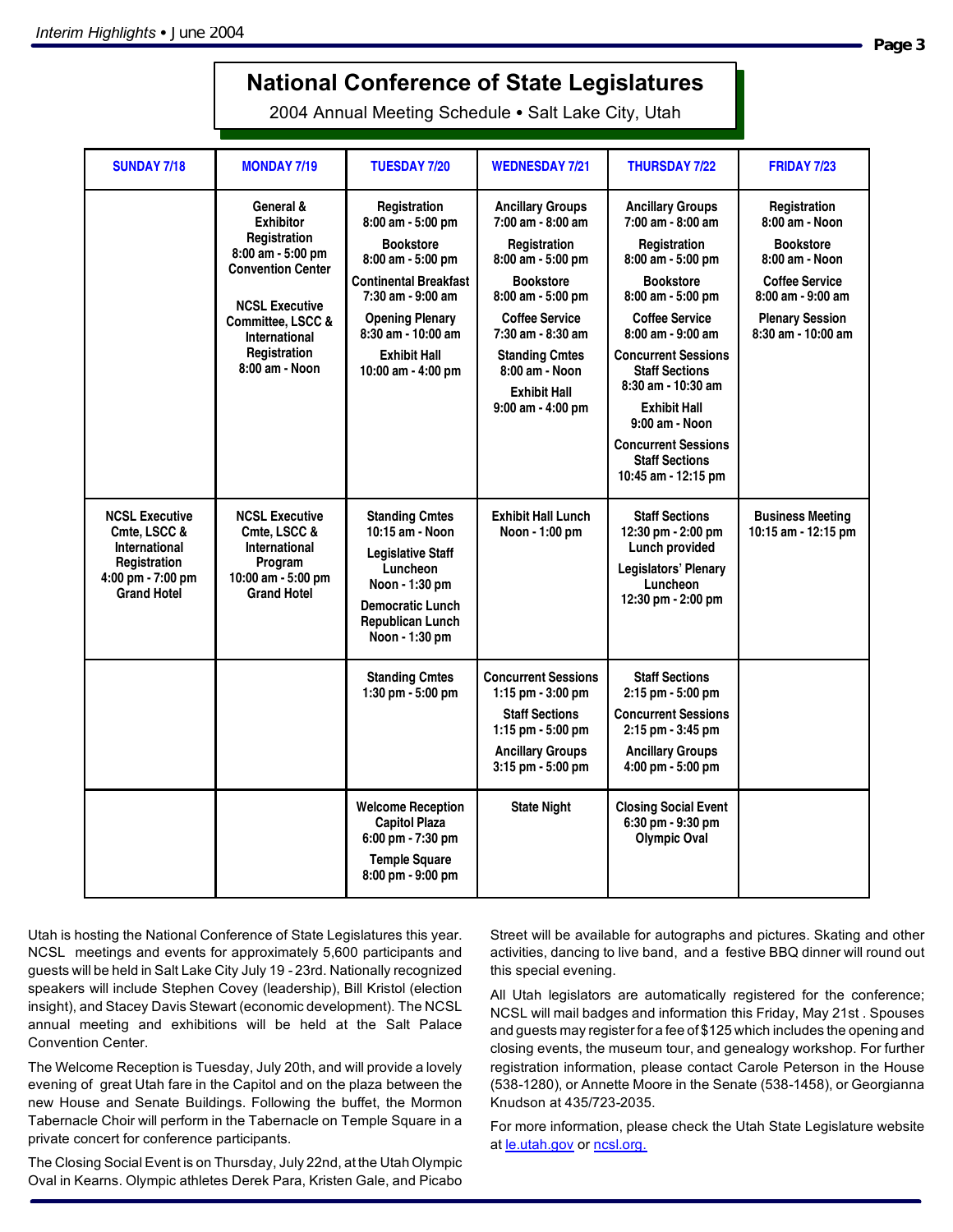#### **Page 4**

## **LEGISLATIVE MANAGEMENT COMMITTEE**

#### **ACTIONS:**

- Approved a request from the Commerce and Revenue Appropriations Subcommittee to meet at the Capitol Complex on August 24, 2004 to address the following issues: 1) Utah Health Insurance Pool; 2) industrial banks (previously called industrial loan corporations); 3) clinical social workers professional licensing; and 4) a report from the Tax Commission on its progress towards implementing the recommendations of the Legislative Auditor's Report #2003-08.
- Approved a request from the Health and Human Services Interim Committee to study the following Master Study Resolution Items: #61 Midwifery; #63 Prescription drug pricing data; and #64 Prescription drugs for seniors - Arizona's CoppeRx program. Refused to concur in the committee's request to redirect to the Child Welfare Legislative Oversight Panel, the study of Master Study Resolution Item #54 Guardian ad litem.
- Awarded the tuition tax credit study, for which the Legislature had appropriated \$150,000, to Utah State University rather than to one of the other two bidders: 1) PolEcon (Dover, New Hampshire) or 2) Pricewaterhouse Coopers, National Economics Consulting Practice (Washington, D.C.). Also moved to direct the Division of Finance to hold the \$150,000 appropriated for the tuition tax credit study rather than letting it lapse at the end of the fiscal year now that the contract has been awarded.

#### **Office of Legislative Research and General Counsel** House Building, Suite W210 · Salt Lake City, UT · 84114 (801) 538-1032

**Office of the Legislative Fiscal Analyst** House Building, Suite W310 · Salt Lake City, UT · 84114 (801) 538-1034

**Office of the Legislative Auditor General** House Building, Suite W315 • Salt Lake City, UT • 84114 (801) 538-1033

For more information about legislative activities, contact one of the legislative offices or access our website at: www.le.utah.gov

*Editors: Jami Momberger & Susan Creager Allred*

## **IT'S NOT TOO LATE!**

If you have not already returned the 2004 Legislator Survey to the Office of Legislative Research and General Counsel, please send it in at your earliest convenience.

If you have misplaced the survey, please call Bev at 538-1032, and she will send one to you with a stamped return envelope. If you prefer, the survey can be sent by email or fax.

We appreciate your time and input in completing this survey as we strive to improve our services to you.

## **DIGITAL DEMOCRACY AWARD**

Congratulations to Mark Allred and Brooke Anderson from the Office of Legislative Research and General Counsel Information Technology staff. On May 24, 2004 Governor Olene Walker presented them with the Chief Information Officer's Digital Democracy award for the online tracking application for legislation. This application tracked the 693 bills and resolutions introduced, amended, substituted, and voted on during the 2004 General Session.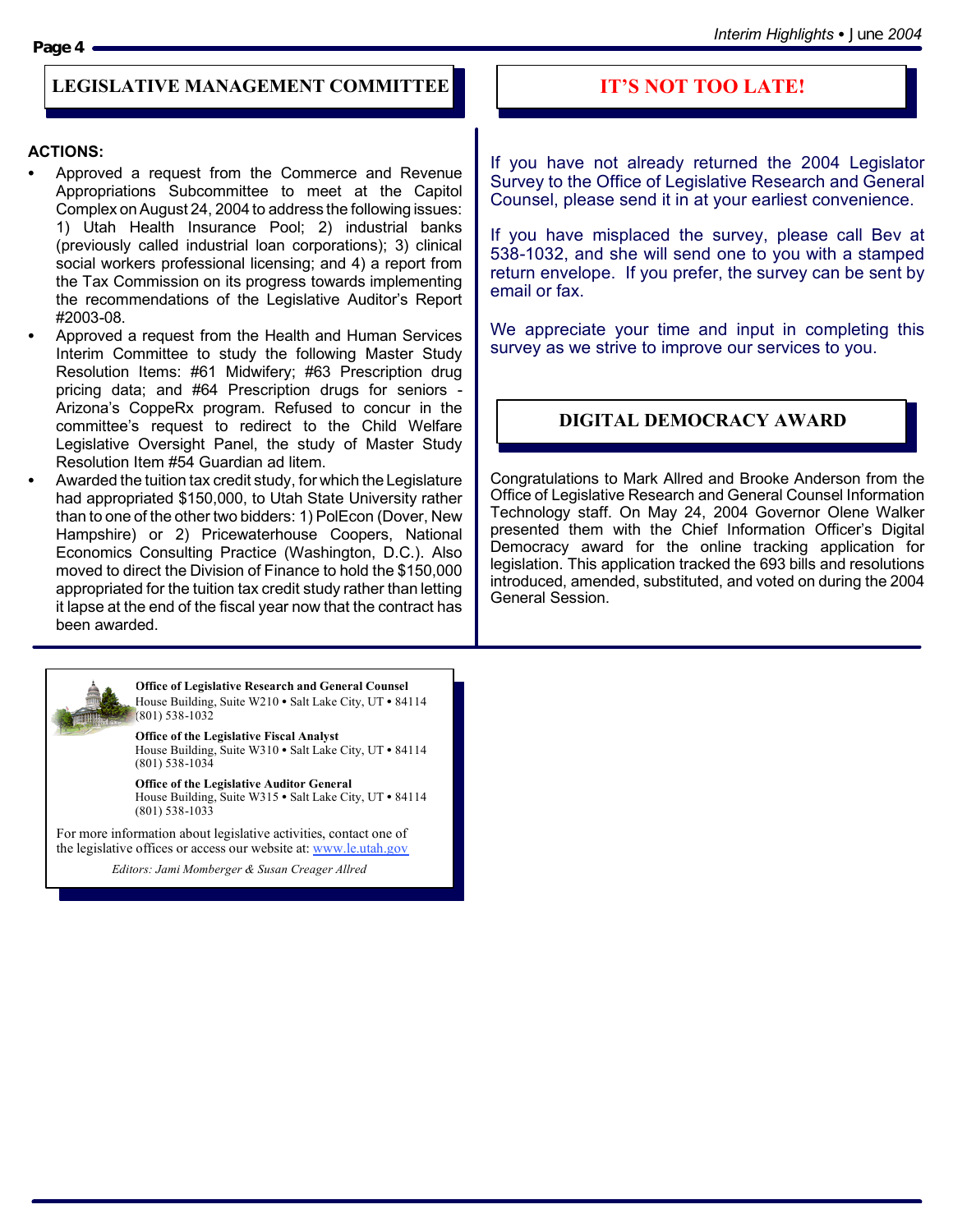

# FISCAL HIGHLIGHTS

**JOHN E. MASSEY LEGISLATIVE FISCAL ANALYST**

# **EXECUTIVE APPROPRIATIONS COMMITTEE**

CO-CHAIRS:

SENATOR LEONARD BLACKHAM - REPRESENTATIVE RON BIGELOW

**Report:** Feasibility of establishing an electronic filing system in the court system.

**Summary:** 2004 General Session intent language directed the courts to examine the possibility of establishing an electronic filing system which could be used for most, if not all, documents filed with the State courts. Benefits exist for both the public consumer and the courts in moving toward an electronic filing system. The courts started the electronic filing of tax liens in 1992. Since then, several other types of documents have been added for electronic filing. Over 97,000 documents were e-filed during 2003. The Courts established a seven-year plan to add five additional types of documents for electronic filing. Estimates indicate that this will add over 150,000 e-filed documents per year. Since 2001, the Courts have implemented e-filing on an "as resources allow" basis. Funding for the sevenyear plan will require one-time funding of \$277,500 for infrastructure and ongoing funding of \$148,000 for staff and current expenses.

**Committee Action:** No formal action was taken, but the Executive Offices and Criminal Justice Appropriations Subcommittee will review the Courts progress and resource needs for this activity.

**Staff Contacts:** Bill Greer, Gary Ricks

**Report:** Update on Inmate Housing at the Department of Corrections

**Summary:** The Department of Corrections presented data showing that Utah is facing a critical shortage of space for female inmates. The State is no longer pursuing the purchase or lease of the Oxbow Facility from Salt Lake County. The Department provided an update on the planning process to address this need. Options include contracting with a private provider, expanding space at the Gunnison complex to free up space in Draper or remodeling existing facilities.

**Committee Action:** No formal action taken, but the Department was directed to thoroughly explore all of the options and prepare a recommendation for the Legislature.

**Staff Contacts:** Bill Greer, Kevin Walthers

**Report:** Remedial Education – Report from Higher Education

**Summary:** Richard Kendell, Commissioner of Higher Education, presented a progress report in response to H.C.R. 11, "Resolution on Higher Education Remedial Classes," (2004 General Session) with the following recommendations:

- 1. Adoption of a system-wide test to ensure uniform placement for transfer students;
- 2. Definition of "student success" and determine the appropriate data to accomplish this recommendation;
- 3. Coordination with public education to align secondary and post-secondary curriculum requirements through  $10<sup>th</sup>$  grade exit exams and college placement exams; and
- 4. Revise Regent Policy R506, Inventory of Budget-related and Self-supporting Courses with the following change: students under 21 years enrolled in remedial courses to be excluded from enrollment counts for state funding purposes beginning with the 2005-06 budget request.

**Committee Action:** Committee members expressed concern that the fourth recommendation may impact some students and/or institutions adversely; therefore, the committee deferred supporting that recommendation. The committee requested that USHE further study the impact of this change, investigate other options, and present these options at a later meeting.

**Staff Contacts:** Boyd Garriott, Debra Headden

#### **Report:** Proposal for Medicaid Vision Program

**Summary:** Stephen Schubach, President and CEO of Standard Optical, appeared before the Executive Appropriations Committee to present a proposal to offer limited vision care for Medicaid recipients. The offer would discount the cost of services to recipients, e.g., eye exam and single vision glasses and frames for \$49.95. The fee would be paid by the recipient; no State or Federal funding would be involved. Standard Optical also suggested to the Committee that approximately \$500,000 in State funding, appropriated during the 2005 General Session, could restore Medicaid vision services.

**Committee Action:** The committee stated it would review the proposals. No formal action was taken.

#### **Staff Contact: Spencer Pratt**